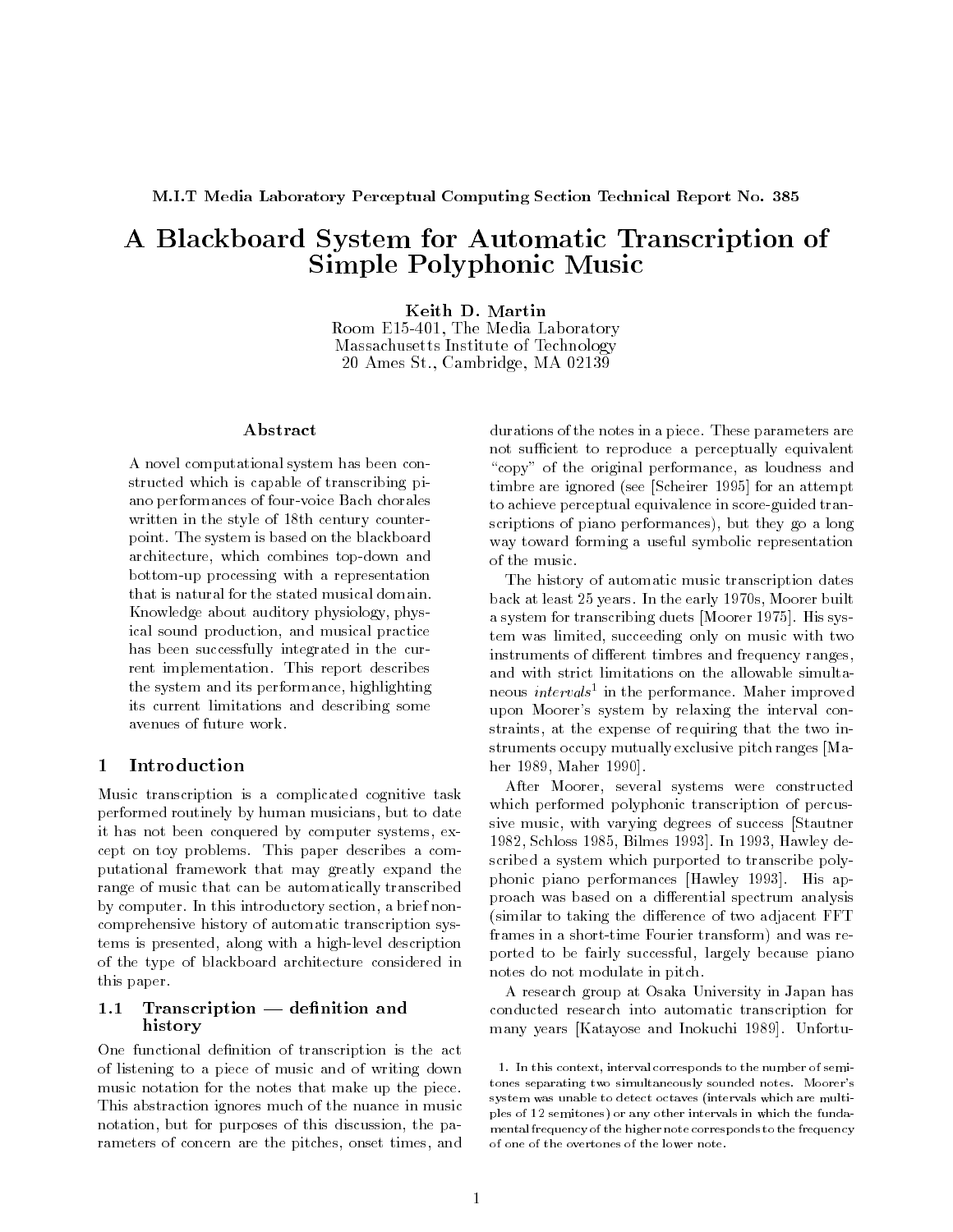nately, most of their published work is not yet available in English, and the available references do not describe their system in sufficient detail to allow a fair comparison with other existing systems. It appears that their system is capable of transcribing multiple voice music in some contexts.

### 1.2 Blackboard systems in brief

In parallel with transcription efforts, so-called "blackboard" systems were developed as a means to integrate various forms of knowledge for the purpose of solving ill-posed problems. The name "blackboard" comes from the metaphor of a number of experts standing around a physical blackboard, working together to solve a problem. The experts watch the solution evolve, and each individual expert makes additions or changes to the blackboard when his particular expertise is needed. In a computational blackboard system, there is a central workspace/dataspace called the blackboard, which is usually structured in an abstraction hierarchy, with "input" at the lowest level and  $\frac{m}{\log n}$ a solution or interpretation at the highest. Continuing the metaphor, the system includes a collection of "knowledge sources" corresponding to the experts. An excellent introduction to the history of blackboard systems may be found in [Nii 1986].

#### A limited transcription domain 1.3

It is unrealistic to expect that an initial foray into polyphonic transcription will be successful on all possible musical input signals. Rather than attacking the broad problem of general transcription all at once, this paper presents an open-ended computational framework, which has currently been implemented to transcribe a small subset of tonal music, but which may be easily extended to deal with more complex musical domains.

The musical context chosen for this initial transcription system is piano performances of Bach's chorales. Bach wrote most of his chorales in fourvoice polyphony (the standard bass-tenor-alto-soprano configuration). Today, they are used mostly to teach the principles of musical harmony to music theory students (in fact, they are often used as transcription exercises for such students), but they serve as an interesting and useful starting point because they embody a very structured domain of musical practice. The first phrase of an example Bach chorale is shown in Figure 1.

The importance of a structured domain is that it allows the transcribing agent to exploit the structure, thereby reducing the difficulty of the task. To give an example of such exploitation, consider a music theory student transcribing one of Bach's chorales. In a

given chord, the student may find it quite easy to pick out the pitches of the bass and soprano notes by ear. It may be more difficult, however, to "hear out" the pitches of the two middle voices, even though it is quite easy to hear the *quality* of the chord. By taking advantage of knowledge of the chord quality, it is a simple task to determine which chord is being played, and it is possible to "fill in" the inner voices based on the surrounding context. The structure of 18th century counterpoint music provides powerful tools for transcription, which may be leveraged as easily by a computer knowledge-based system as by a human transcriber.

# 1.4 A sampling of relevant knowledge

The types of knowledge that may be usefully employed in the defined transcription task fall into three categories: knowledge about human auditory physiology, knowledge about the physics of sound production, and knowledge about the rules and heuristics governing tonal music in general and 18th century counterpoint in particular. Some knowledge examples are given be-

- From studies of human physiology, we have that we the cochlea, or inner-ear, performs a running time-frequency analysis of sounds arriving at the eardrum.
- From physics, we know that the acoustic signals of pitched sounds, like musical notes, are very nearly periodic functions in time. Fourier's theory dictates that these sounds may be well-approximated by sums of sinusoids, which will show up as harmonic "tracks", or horizontal lines, in a timefrequency (spectrogram) analysis of the sound.
- From musical practice, we know many things about which notes may be sounded simultaneously. For example, we know that two notes separated by the musical interval of a diminished fifth (tri-tone) will not generally be sounded together.

The three examples given above are only a small portion of the available knowledge that may be exploited by a transcription system. The knowledge embodied in the current implementation will be presented in the next section.

## 2 Implementation

In this section, the implementation details of the transcription system are presented. The signal processing underlying the system's front end is described, followed by descriptions of the blackboard system control structure, data abstraction hierarchy and knowledge base.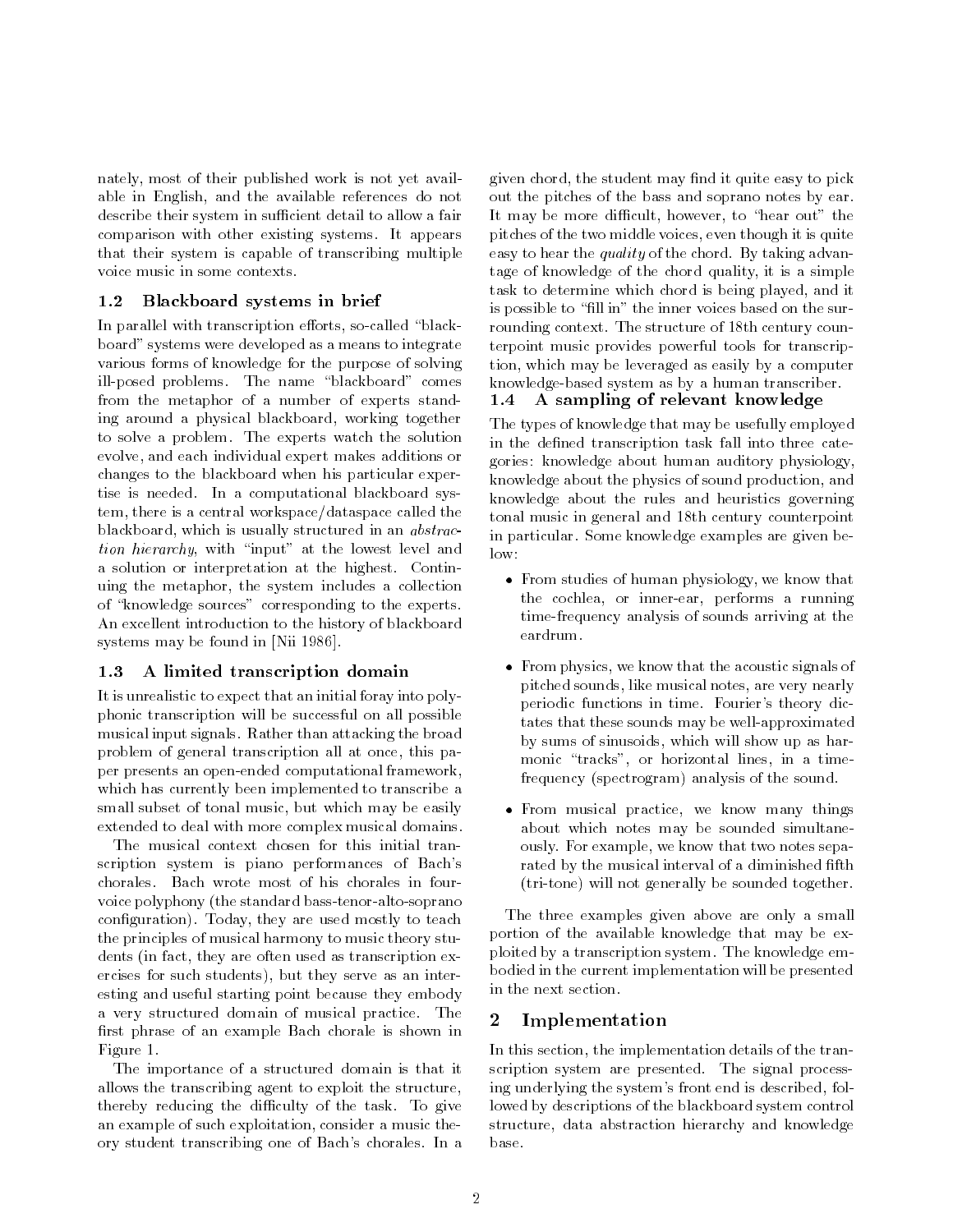

Figure 1: Music notation for the first phrase of a Bach chorale written in the style of 18th century counterpoint. The piece is titled Erschienen ist der herrlich' Tag.

The input to a real-world transcription system might be from a microphone or from the output of a recording playback device like a CD player. Equivalently, the system might analyze a stored computer soundfile. In the current system, a simple front-end has been constructed (in Matlab), which performs a time-frequency analysis of the sound signal and converts it into a simplied discrete representation. The blackboard system could easily be adapted to perform the front end processing, but it was much simpler, in this initial implementation, to rely upon the signal processing tools provided by Matlab.

The time-frequency analysis is obtained through the use of the short-time Fourier transform (STFT), which is equivalent to a filter-bank where the filter channels are linearly spaced in center frequency and all channels have the same bandwidth. This is a particularly gross model of the human cochlea (which is better modeled by a constant-Q filterbank), but is sufficient for the current application. The output of the STFT analysis of a piano performance of the Bach example is shown in Figure 2. The piano performance was synthesized from samples of a Bosendorfer grand piano by the CSound music synthesis language, based on a MIDI representation of the Bach score.

In parallel with the time-frequency analysis, the short-time running energy in the acoustic signal is measured by squaring and low-pass ltering of the signal. Sharp rises in the running energy are interpreted as note onsets and are used to segment the time-frequency analysis into chunks representing individual musical chords. Onset detection is a particularly fragile operation for real-world signals, but is sufficient for the computer-synthesized piano signals used in this system. In this initial implementation, simplicity is strongly favored over robustness in the



Figure 2: Short-term harmonic spectrum (spectrogram) for the musical example shown in Figure 1. The input to the blackboard system is a discretized version of the information in the spectrogram representation.

front end  $-$  rather, the concentration is placed on the blackboard portion of the system.

In each chord segment, the output of the timefrequency analysis is averaged over time, yielding an average spectrum for the chord played in that segment. Each segment spectrum is further summarized by picking the energy peaks in the spectrum, which correspond to the harmonic tracks (or stable sinusoids) in the sound signal. This particular style of front-end processing is useful mainly for piano performances of the type analyzed by this system (it takes advantage of the fact that piano notes do not modulate significantly in frequency), and is one of the most signicant limitations in expanding the current system to handle other types of musical sounds.

The input to the blackboard system is a list of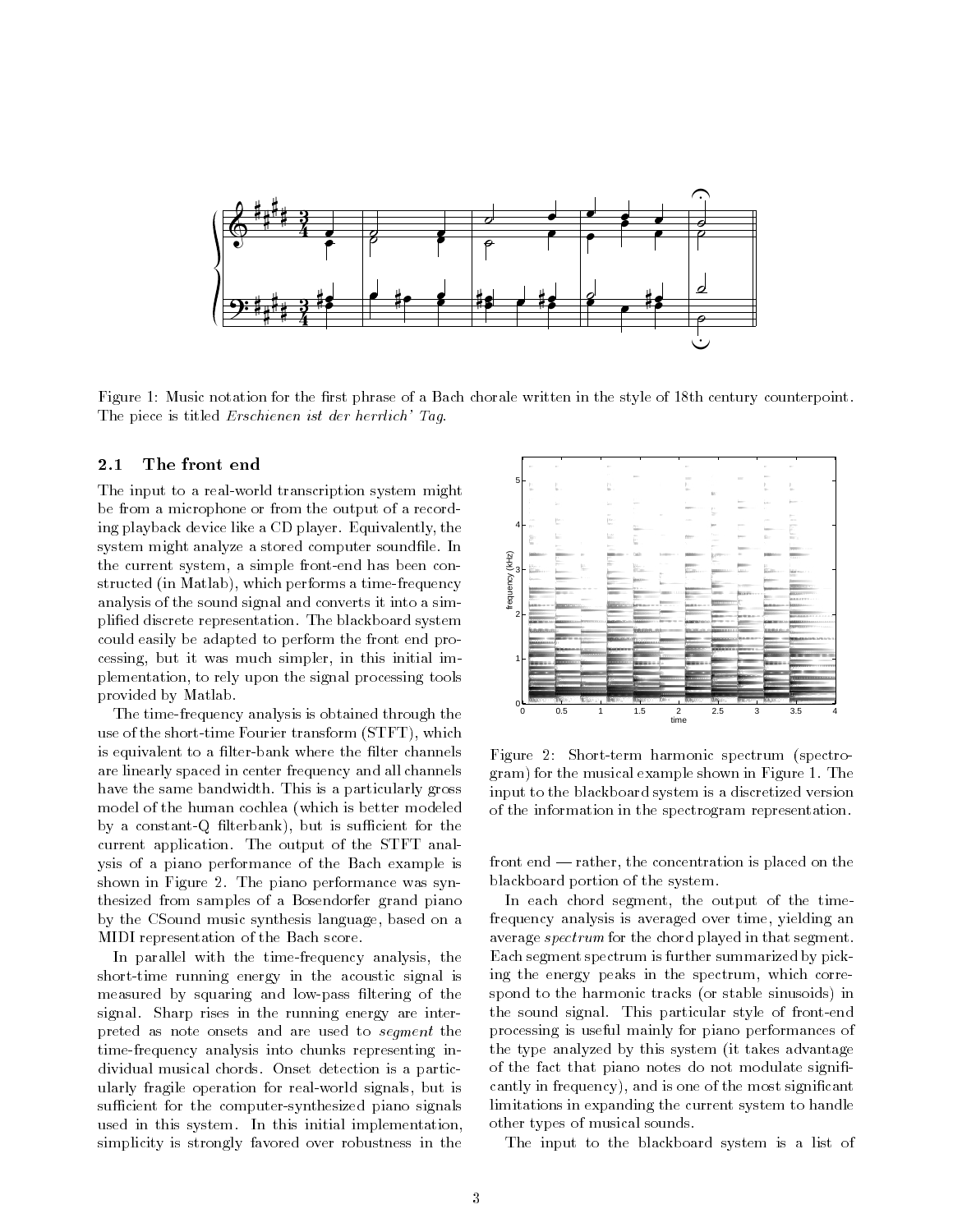

Figure 3: The control structure of the blackboard system described in this paper, also showing the data abstraction hierarchy.

"tracks" found by the front end. Each track has an associated onset time, frequency, and magnitude. The track data is stored in a text data file.

#### $2.2$ Blackboard control structure

As described in the Introduction, blackboard systems usually consist of a central dataspace called the blackboard, a set of so-called knowledge sources (KSs), and a scheduler. This is the implementation style that has been adopted for the current system. It is shown in outline in Figure 3.

Each knowledge source is made up of a precondition/action pair (much like the if/then structure of rule-based systems but procedural in nature). The knowledge sources are placed in a list, in decreasing order of expected benefit (the order is determined by the designer before compilation). The system operates in "steps": on each time step, the scheduler begins with the first knowledge source in the list and evaluates the precondition of each KS in turn. When a precondition is satisfied, the corresponding action is immediately performed and the sytem moves on to the next time step. If the KS list is ordered appropriately, only a small number of preconditions will be evaluated on average, and some unneeded computation is avoided. With the small number of knowledge sources and the relatively small number of hypotheses that are on the blackboard at a given time in the current implementation, this simple scheduler is fast enough to allow a user to watch the solution develop. As the system expands, it will become necessary to find more ways to increase efficiency (efficiency of computation in blackboard systems makes up an entire field of research and board systems makes up an entire eld of research and research and research and research and research and research and is far beyond the scope of this report).

It is worth noting that the simple scheduler used in this initial implementation ignores much of the power of the blackboard paradigm. Without modification, it would be difficult to introduce planning or other complex behaviors to the system.

#### 2.3 Blackboard data abstraction hierarchy

In the current implementation, the blackboard workspace is arranged in a hierarchy of five levels. They are, in order of increasing abstraction: Tracks, Partials, Notes, Intervals, and Chords. At a lower level than Tracks, we can conceptually fit the raw audio signal and the spectrogram analysis performed by the front end, and at a higer level than Chords, we can conceive of more abstract musical data structures, like Chord Progressions or Tonality. These levels are not part of the current system, however. The abstraction hierarchy is drawn within the context of the blackboard control system in Figure 3.

In the current system, hypotheses are implemented in a frame-like manner. All hypotheses share a common set of slots and methods, including a list of supported hypotheses and a list of hypotheses that support the hypothesis object. Each hypothesis has a list of "Sources of Uncertainty", which will be described in a later section. They all have methods for returning the hypothesis's start time and rating.

#### 2.3.1 Tracks

Track hypotheses, as described in earlier sections, are the raw data that the blackboard system analyzes. In addition to the common slots and methods, Track hypotheses have three slots, which are filled in from the data file generated by the front end: frequency, magnitude, and start time. The rating method returns a number between 0 and 1.0, depending on the value of the magnitude slot (a greater magnitude leads to greater rating  $-$  a heuristic metric).

#### 2.3.2 Partials

Partial hypotheses bridge the gap between Tracks and Notes. They have one additional slot, the partial number. Several new methods are defined: idealFrequency returns the fundamental frequency of the supported Note multiplied by the partial number, and actualFrequency returns the frequency of the supporting Track. The rating function returns the rating of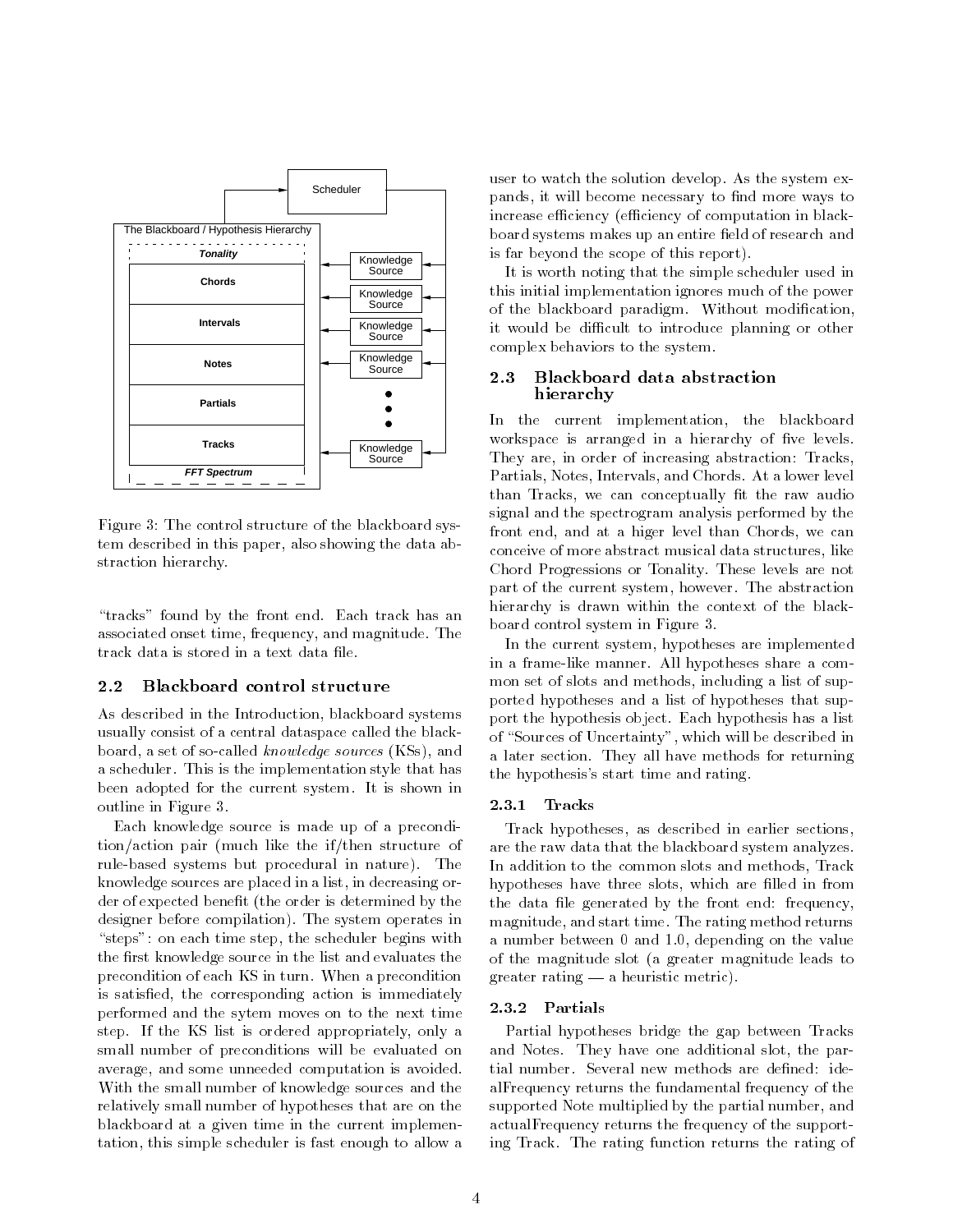the supporting Track. By convention, a Partial may only support one Note and may only be supported by one Track.

In retrospect, it would seem that the Partial class is somewhat redundant. In a revised implementation, it might make more sense to add explicit "partial" slots to the Note hypotheses. Such a modication would simplify the implementation of at least one KS.

#### 2.3.3 Notes

Note hypotheses have one additional slot: the pitch, given as the number of semitones distance from A5 (440 Hz). Additional methods include idealFrequency, which returns the ideal fundamental frequency of a note of the given pitch, based on the 440 Hz tuning standard, and actualFrequency, which returns an estimate of the fundamental frequency based on the frequencies of the supporting Partials.

The Note rating function is based on a simple evidence aggregation method, as described in [Davis et al.1977]. The first five Partials are considered, and each may contribute up to 0.4 evidence (either positive or negative). Both positive and negative evidence are tallied, and are then combined to form the rating. The amount contributed by each Partial is given by that Partial's rating multiplied by 0.4. This heuristic function fits many intuitions, but it fails to model highpitched notes well. A better rating function might yield a signicant improvement in the system's performance, as will be shown later.

#### 2.3.4 Intervals

Interval hypotheses have three additional slots: the interval type, and the pitch classes of the two component notes. The rating function returns one of three values: 1.0, if there exist Note hypotheses that support both required pitch classes, 0.5 if only one pitch class is supported, and 0.0 if none are supported.

Interval hypotheses have a handful of auxilliary methods for determining whether given pitches "fit" into a given interval, and what the "canonical" interval is for two pitches (the only intervals of concern in the system right now are minor and major thirds, and perfect fifths, which are sufficient to construct the major and minor triads that are the primary building blocks of 18th century counterpoint music).

#### 2.3.5 Chords

Chord hypotheses have four additional slots: the pitch of the chord's root and the three component Intervals. The rating function returns 1.0 if all three component Intervals have ratings of 1.0, and 0.0 otherwise. An auxilliary method is defined to take care of testing Intervals for possible chord membership.

#### 2.4 Sources of uncertainty

As mentioned previously, each hypothesis maintains a list of "Sources of Uncertainty" (SOUs). They are in essence "tags" which are used either to direct the flow of the system's reasoning or for keeping some state information for the knowledge sources. When there are a large number of hypotheses on the blackboard, it can be quite computationally expensive to check the preconditions of all of the knowledge sources on every time step. By allowing the KSs to tag hypotheses with SOUs, the KSs may not have to re-evaluate their preconditions on every time step. Additionally, SOUs can be used to keep KSs from operating more than once on the same hypothesis, which can be problematic otherwise.

In some sense, the use of "sources of uncertainty" described above is an abuse of the term. In the IPUS system, from where the term is borrowed, the control system is based on the "Resolving Sources of Uncertainty" (or RESUN) architecture, which is a specific offshoot of the blackboard paradigm ([Dorken  $et$ al.1992, Klassner et al.1995, Winograd and Nawab 1995]). The current system does not use the RESUN architecture, though it could easily be modified to do

#### 2.5 Blackboard knowledge base

The knowledge sources in the system fall under three broad areas of knowledge: garbage collection, knowledge from physics, and knowledge from musical practice (a fourth knowledge area, that of auditory physiology, is implicit in the front end). In this section, the thirteen knowledge sources which are present in the current system are briefly described in turn.

Figure 4 is a graphical representation of the knowledge base as a whole. It shows the hypothesis abstraction hierarchy used in the system with ten of the knowledge sources overlaid. Each KS is represented as a connected graph of nodes, where each node is a hypothesis on the blackboard, and the arrows represent something like a "caused a change in" relationship. The nodes where the arrows originate represent the hypotheses that satisfy the *precondition* of the KS; the nodes where the arrows terminate represent the hypotheses modified by the *action* of the KS. The white nodes represent competition hypotheses, which lie outside of the hypothesis abstraction hierarchy.

#### 2.5.1 Track NoExplanation

The Track NoExplanation KS is the most primitive of the physics-based knowledge sources. It is used as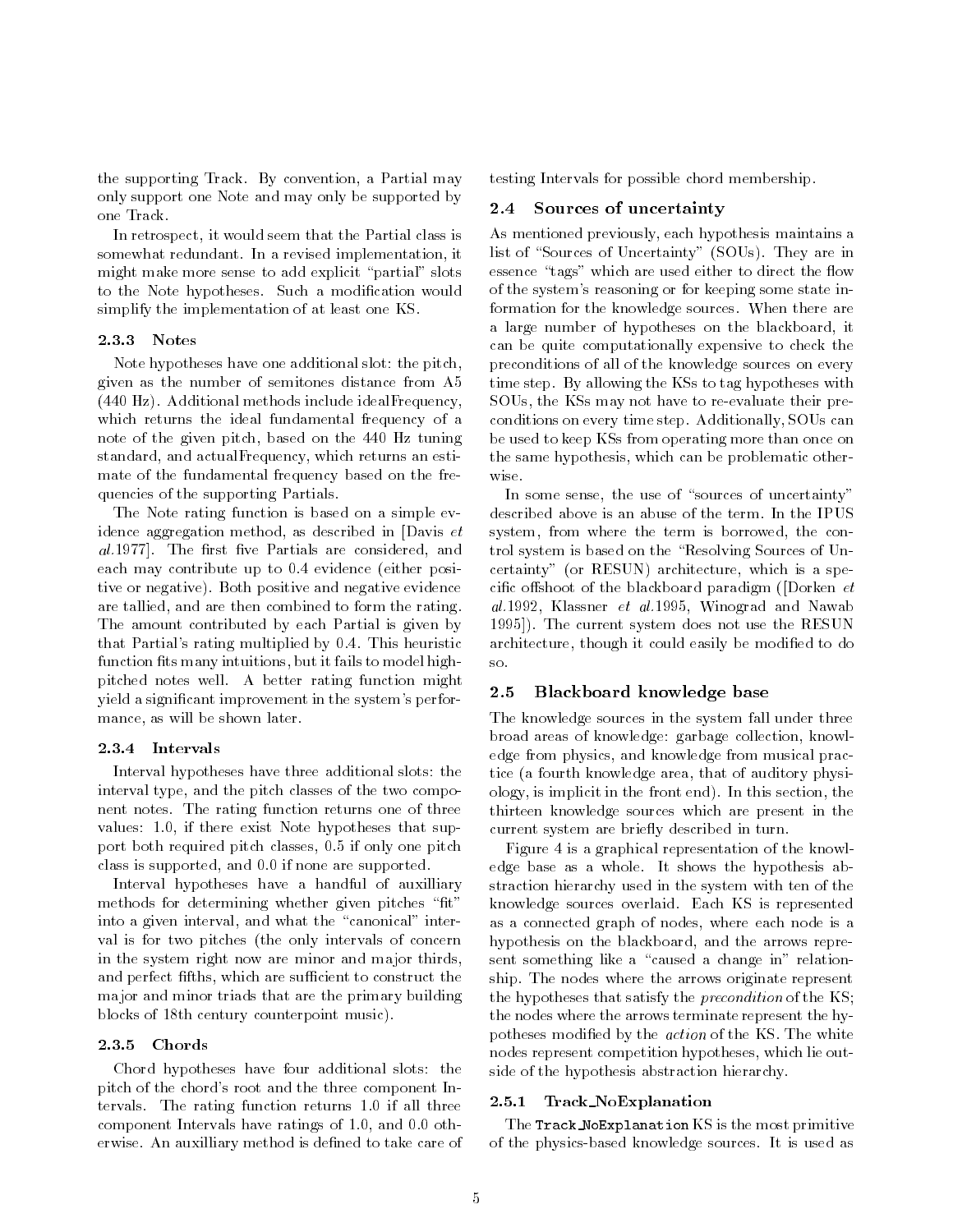

Figure 4: A graphical representation of the knowledge base as a whole. It shows the hypothesis abstraction hierarchy used in the system with ten of the knowledge sources overlaid. Each KS is represented as a connected graph of nodes, where each node is a hypothesis on the blackboard, and the arrows represent something like an "caused a change in" relationship. The nodes where the arrows originate represent the hypotheses that satisfy the precondition of the KS; the nodes where the arrows terminate represent the hypotheses modified by the *action* of the KS. The white nodes represent Competition hypotheses.

a last resort to create "bottom-up" pressure for the exploration of new note hypotheses when there is no "top-down" pressure.

Precondition: This KS searches through the list of active track hypotheses. If any are not attached to higher-level hypotheses, the precondition is satisfied by the one with the lowest frequency (from the TrackHyp frequency slot).

Action: The Track NoExplanation KS creates a new CompetitionHyp and places it on the blackboard. It takes the TrackHyp's frequency slot and divides it by 1, 2, 3, 4, and 5. If any of the resulting frequencies are in the range of valid note pitches, NoteHyps are proposed at those pitches, and the TrackHyp is attached as supporting evidence, by way of newly created PartialHyps, as shown in Figure 4.

#### 2.5.2 Note MissingPartial

The Note\_MissingPartial KS is another "physicsbased" knowledge source. It creates top-down pressure to find support for a NoteHyp with empty partial slots.

Precondition: This KS searches through the list of active note hypotheses on the blackboard. The precondition is satisfied if it can find a NoteHyp with an empty partial slot (NoteHyps have implicit slots for their first ten partials).

Action: The Note MissingPartial KS creates a new PartialHyp to support the selected NoteHyp, corresponding to the next partial in the note's harmonic series (up to an upper frequency limit of 2.5 kHz, a limit imposed by the system's front end).

#### 2.5.3 Competition SherlockHolmes

The name of the Competition SherlockHolmes KS comes from Holmes's principle: if all other possibilities have been eliminated, the remaining one must be correct. This KS performs a form of "garbage collection".

Precondition: This KS searches the blackboard for active competition hypotheses. The precondition is satisfied if it can find one that has only one active supporting hypothesis.

Action: The Competition SherlockHolmes KS re moves the selected CompetitionHyp from the blackboard.

#### 2.5.4 Partial NoSupport

The Partial NoSupport KS is another "physicsbased" knowledge source. It creates top-down pressure to find support for newly created partial hypotheses.

Precondition: The precondition is satisfied if there is a partial hypothesis on the blackboard with no supporting track hypothesis.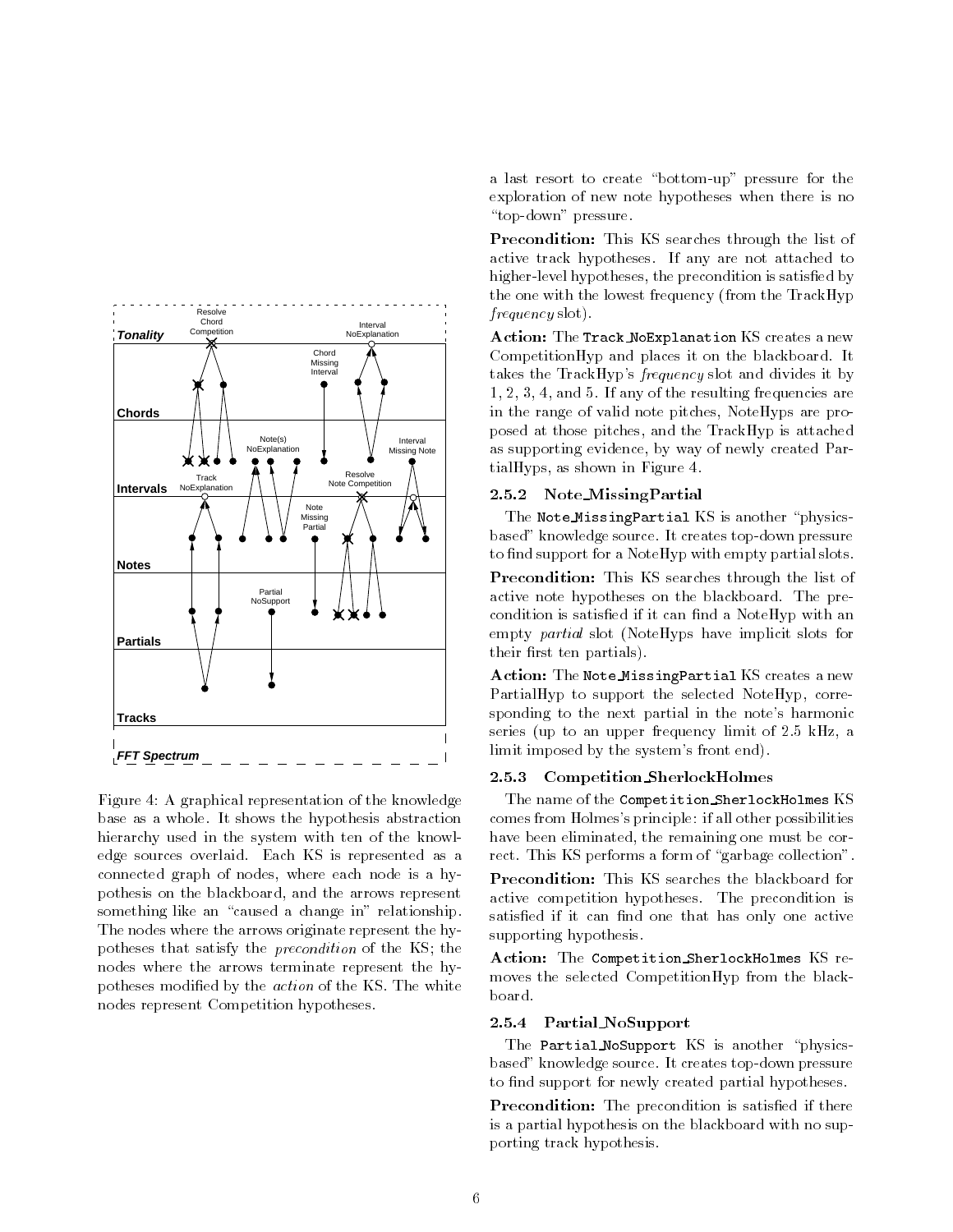Action: This KS's action is to search through the track hypotheses on the blackboard for the one that matches the expected frequency of the selected Par $tiall Hyp most closely. If it can not find one within  $30$$ Hz (an arbitrary threshold), it sets the PartialHyp's rating to (-1.0), indicating that no match was found. If a match is found, then the TrackHyp is attached to the PartialHyp as support.

### 2.5.5 Note OctaveError

The Note\_OctaveError KS embodies a "physicsbased" piece of knowledge. If a Note hypothesis has much stronger even-numbered partials than oddnumbered partials (measured by an empirical threshold), then it is likely that a Note one octave higher in pitch is a better match to the data.

Precondition: This KS searches through the active note hypotheses on the blackboard. It examines all of the note hypotheses that have all of their partial slots filled. In each case, it averages the magnitudes of the first three odd numbered partials and the first three even numbered partials. If the even numbered partials' average magnitude is more than 6 dB greater than that of the odd numbered partials, then the precondition is

Action: This KS's action is to remove the selected NoteHyp from the blackboard, and to create a new note hypothesis, with a pitch one octave higher, placing it on the blackboard, if there is not already an note with that pitch on the blackboard.

#### 2.5.6 Note PoorSupport

The Note PoorSupport KS performs a form of garbage collection. It removes invalid note hypotheses from the blackboard. Its precondition is tested after that of the Note OctaveError KS, so that octave errors are detected before Notes are discarded.

Precondition: This KS's precondition is satisfied if there is a NoteHyp on the blackboard, whose partial slots are all filled, but whose rating is below a cutoff threshold (empirically set to 0.6).

Action: The selected NoteHyp is removed from the blackboard, along with its supporting PartialHyps.

#### 2.5.7 Notes NoExplanation

The Notes NoExplanation KS embodies a piece of musical knowledge: any two notes played simultaneously form a musical interval, defined by the difference between their pitches mapped onto a discrete set of interval types.

Precondition: If there are two simultaneously occuring NoteHyps on the blackboard, both of which having all of their partial slots filled, and neither supporting a higher-level hypothesis, then the precondition is satisfied.

Action: This KS's action is to place a new Interval-Hyp on the blackboard, and to attach the two selected NoteHyps as supporting evidence.

### 2.5.8 Note NoExplanation

The Note NoExplanation KS is a companion to the Notes NoExplanation KS. It performs its action when there is already an IntervalHyp on the blackboard, and there is a single unexplained NoteHyp.

Precondition: The precondition is satisfied if there is an active NoteHyp on the blackboard, with all of its Partial slots filled, and there is a simultaneous IntervalHyp on the blackboard.

Action: This KS's action is somewhat complicated. First, the NoteHyp is tested against all existing IntervalHyps. It is attached to any that it fits into. If it does not fit into any, then the NoteHyp represents a new pitch class, and a set of new IntervalHyps is created with all of the distinct simultaneously occurring pitch classes.

### 2.5.9 ResolveNoteCompetition

The ResolveNoteCompetition KS embodies a form of garbage collection. It disables competitions between notes when one of the competing notes is found to be "valid". The other competing notes are not removed from the blackboard, but they are not actively investigated unless they are reactivated by another knowledge source.

Precondition: The precondition is satisfied if there is an active competition between NoteHyps on the blackboard and one of the competing NoteHyps has all of its partial slots filled and a rating above the note acceptance cutoff.

Action: The selected CompetitionHyp is taken off the blackboard. The selected NoteHyp is accepted as a confirmed hypothesis, and the remaining NoteHyps are deactivated, but not removed from the blackboard.

### 2.5.10 Interval NoExplanation

The Interval NoExplanation KS embodies a form of musical knowledge. It creates new chord hypotheses when an IntervalHyp does not fit into existing Chord-Hyps.

Precondition: The precondition is satisfied if there is an active IntervalHyp on the blackboard that does not support any higher-level hypotheses.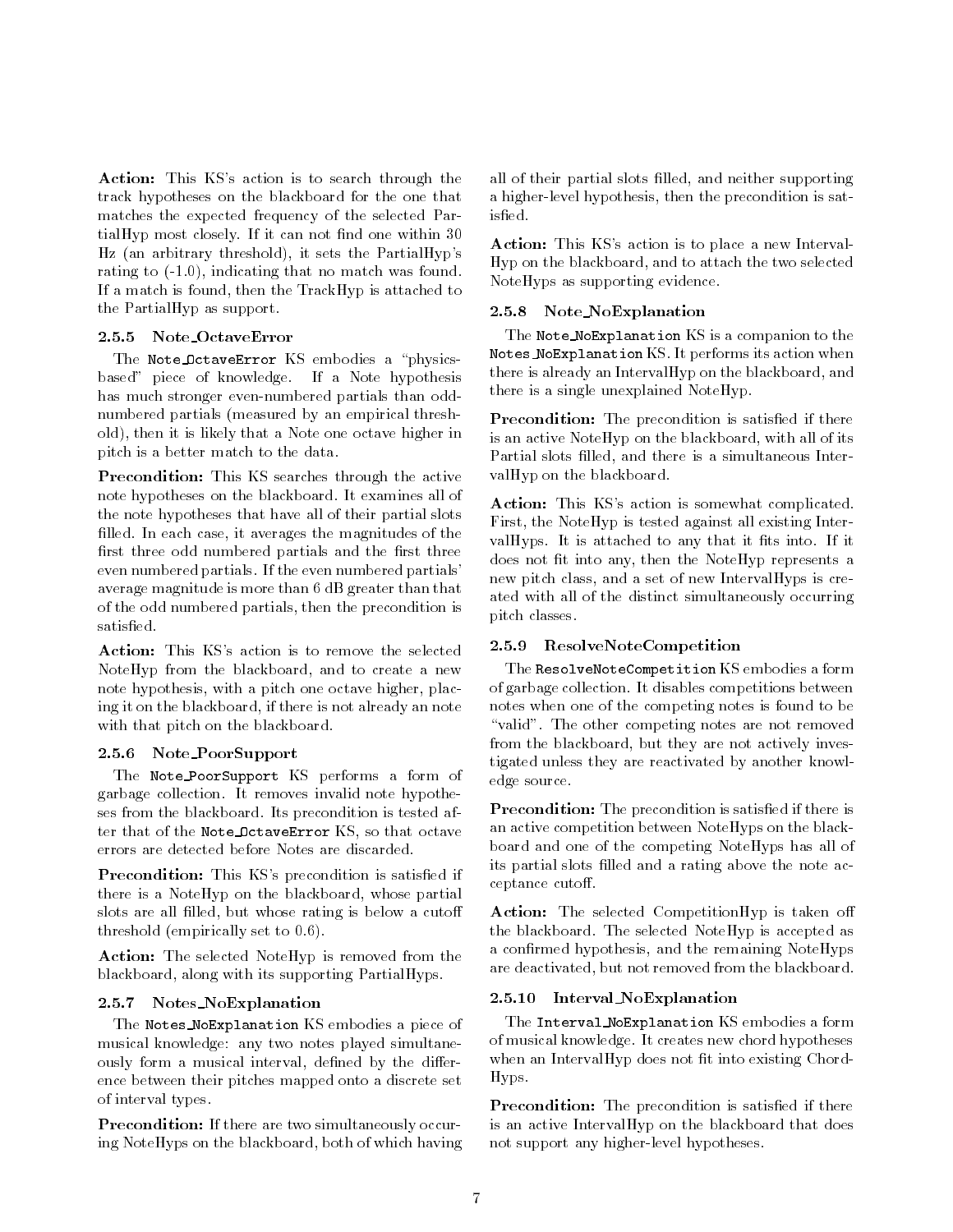Action: This KS examines the selected IntervalHyp 3.1 and determines which triads it could be a member of (intervals of a minor third, major third, or perfect fth can all be component parts of both major and minor triads). The KS places a new CompetitionHyp on the blackboard, connected to two new ChordHyps, both of which are supported by the selected IntervalHyp.

### 2.5.11 Chord MissingInterval

The Chord MissingInterval KS embodies musical knowledge. It creates top-down pressure to find support for a chord hypothesis.

Precondition: The precondition is satisfied if there is an active ChordHyp on the blackboard that is missing one or more of its three component intervals (m3, M3, P5).

Action: This KS places the missing interval(s) on the blackboard (as predictions).

#### 2.5.12 ResolveChordCompetition

The ResolveChordCompetition KS performs a garbage collection task. It removes unnecessary chord competitions from the blackboard.

**Precondition:** The precondition is satisfied if there is an active competition between multiple chords on the blackboard, and one of the chords has a rating of  $1.0.$ 

Action: The KS removes the selected Competition-Hyp from the blackboard, and deactivates the supporting ChordHyps with ratings below 1.0. Deactivated ChordHyps are not removed from the blackboard.

#### 2.5.13 Interval MissingNote

The Interval MissingNote KS embodies a piece of musical knowledge. It creates top-down pressure to find support for interval hypotheses.

Precondition: The precondition is satisified if there is an active IntervalHyp on the blackboard that is missing one or more of its component notes.

Action: The KS searches through the active Note-Hyps on the blackboard to fill in the note slots in the selected IntervalHyp. If any note slots are not filled in, the KS creates new NoteHyps for the missing pitch class and places them in competition.

### 3 An example transcription

In this section, the system's transcription of the Bach example from Figures 1 and 2 is presented in the form of a brief annotation of its progression from start to finish.

### Steps 1-63 - Finding the First Note

When the system starts, there are no hypotheses on the blackboard, so it reads a block of track data (corresponding to the first chord) from the front end output and places the data on the blackboard in the form of Track hypotheses (TrackHyps). Thus, at the first time step, there are 25 TrackHyps on the blackboard, all with "No Explanation" SOUs (meaning that they do not support any higher level hypotheses).

On the first time step, the precondition for the Track NoExplanation knowledge source (KS) is satis fied and it performs its action, which in general places several competing note hypotheses (NoteHyps) on the blackboard. In this case, the action adds only one NoteHyp to the blackboard because the frequency of the TrackHyp is such that it can only support one note in the range which the system considers (basically, notes that fall on the staff). As an artifact of the programming style, the NoteHyp is still attached to a Competition hypothesis (CompetitionHyp), even though there are no other NoteHyps in competition. The unnecessary CompetitionHyp is removed from the blackboard on the second time step. A screen shot of the system after the first step is shown in Figure 5.

In the next set of time steps, the Note MissingPartial and Partial NoSupport KSs are activated alternately, as the blackboard seeks to find evidence to support the note hypothesis proposed in Step 1. In this case, the first partial of the bass note was sufficiently sharp (a common characteristic of string timbres) to confuse the system into searching for the wrong note  $(G \text{ instead of } F \sharp).$  Because the G note is not actually present in the signal, several Partials do not have any support, as can be seen in Figure 6, which shows the state of the system at Step 21. On Step 22, Note-Hyp1 is removed from the blackboard due to its low rating, and the search for notes begins again on Step 23 with the expansion of TrackHyp2, which the system hypothesizes is the first partial of NoteHyp2  $(A\sharp 4)$  or the second partial of NoteHyp3  $(A\sharp 3)$ .

In steps  $24-42$ , the supporting PartialHyps for Note-Hyp3 are filled in. TrackHyps were not found to support two of the PartialHyps, so the NoteHyp's rating is fairly low. On step 43, the precondition for the Note OctaveError KS is satisfied, and NoteHyp3 is removed from the blackboard.

NoteHyp2 is explored during steps  $44-63$ . After all of its PartialHyps are filled in, NoteHyp2's rating is  $0.712$ , which is above the cutoff threshold; NoteHyp2 is therefore accepted as a confirmed hypothesis. The note's color is changed from grey to black in the output display, as shown in Figure 7.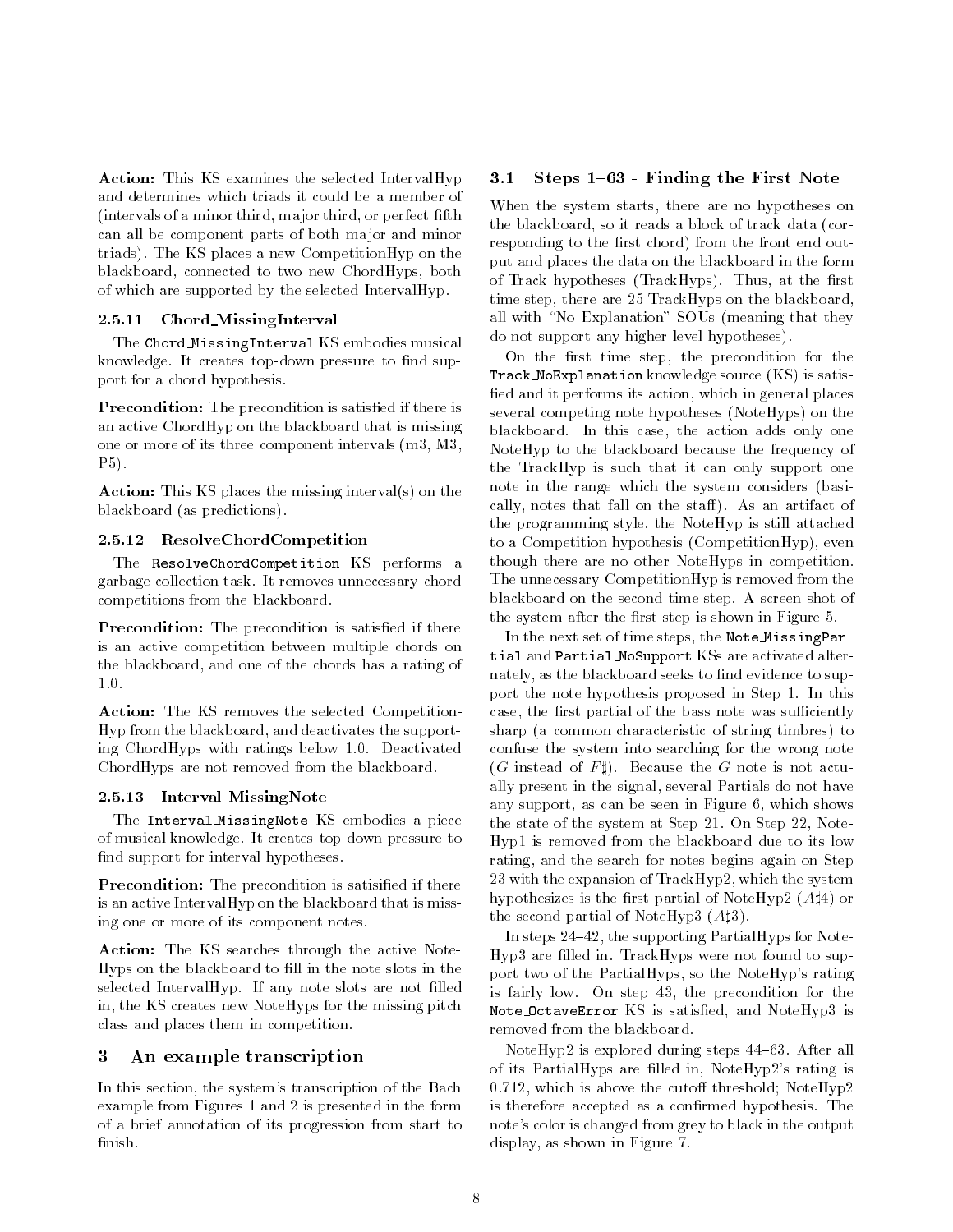

Figure 5: A screen capture of the blackboard system at Step 1. The panel on the left hand side contains a history of the knowledge sources that have executed at each blackboard time step. In the center, the graphical output of the system sits atop a graphical representation of a part of the blackboard data hierarchy (the arrows are used to indicate "supports" relationships). On the right hand side, there are two panels: the top one contains a detailed description of a selected hypothesis; the bottom one contains a summary of the actions performed on the most recent time step. At the bottom of the right hand side are buttons used to control the operation of the system. In Step 1, a Note hypothesis (NoteHyp1) was proposed to explain a Track hypothesis (TrackHyp1).

#### Steps 64-101 - A Second Note Leads  $3.2$ to an Interval

During steps 64-84, NoteHyp5 ( $C \sharp 3$ ) is explored and discarded as invalid. During steps  $85-100$ , NoteHyp4 is explored and accepted as valid. In step 101, Note-Hyp2 and NoteHyp4, the first two confirmed notes, are joined together into an Interval hypothesis (Interval-Hyp1), as shown in Figure 8, by the Notes NoExplanation KS, whose precondition is satisfied when there are two simultaneous notes on the blackboard which do not support any higher level hypotheses. The two notes form an interval of a minor third.

#### Steps  $102-180$  - Determining the  $3.3$ First Chord

On step 102, the new interval hypothesis satis fies the precondition of the Interval NoExplanation KS, which proposes two competing chord hypotheses (ChordHyp1 [ $F$ ‡ Major] and ChordHyp2 [ $A$ ‡ minor]) to account for the interval hypothesis.

On step 103, the precondition for the Chord MissingInterval KS is satisfied by both chord hypotheses. In this case, the KS acts upon ChordHyp2, placing IntervalHyp2 and IntervalHyp3 on the blackboard, corresponding to the missing major third and perfect fifth of the  $A#$  minor triad.

At step  $104$ , IntervalHyp3 satisfies the precondition of the Interval MissingNote KS, and three Note-Hyps are posted on the blackboard, corresponding to the  $F$  pitch needed to complete the Interval. In steps  $105{-}153$ , the system explores NoteHyps 6, 7, and 8. None are valid and they are removed from the blackboard.

On step 154, the Chord MissingInterval KS is activated by ChordHyp1, resulting in the posting of IntervalHyp4 and IntervalHyp5 on the blackboard. On step 155, the Interval MissingNote KS is activated by IntervalHyp5, resulting in the posting of NoteHyp9,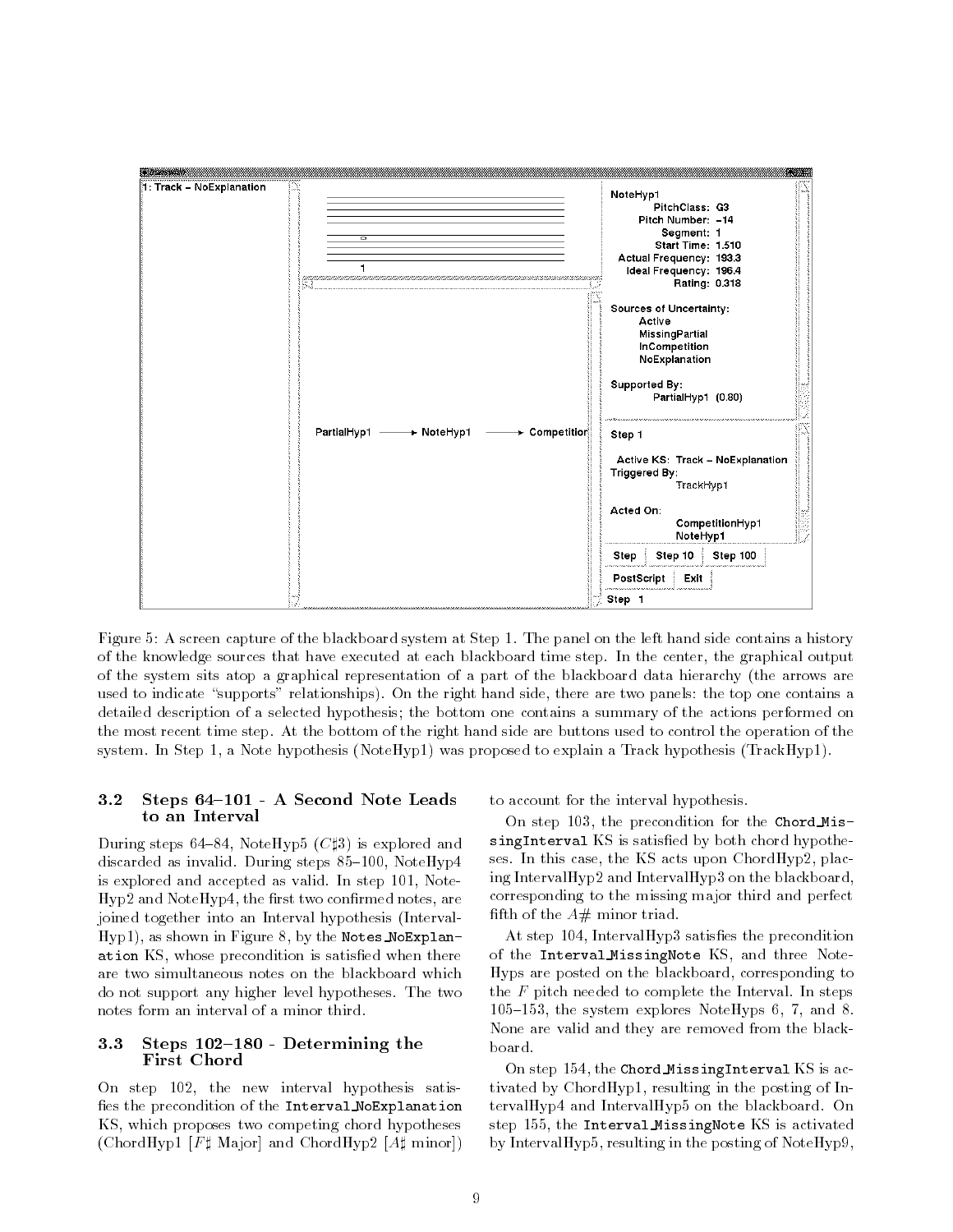

Figure 6: A screen capture of the blackboard system at Step 21.



Figure 7: A screen capture of the blackboard system at Step 63.

NoteHyp10, and NoteHyp11 on the blackboard, corresponding to the three  $F \# s$  in the acceptable pitch range.

In steps  $156-176$ , NoteHyp11 is explored. It is accepted as valid, added as support for IntervalHyps 4 and 5, leading to the acceptance of ChordHyp1 on step 180, as shown in Figure 9.

### 3.4 Step 181 - One Note missed . . .

On step 180, none of the KS preconditions are satis fied, so the TrackHyp data for the second chord segment is loaded from the input file and placed on the blackboard. The preconditions are re-tested, and the action of the Track NoExplanation KS is fired.

The system has made an error, however, which reveals its primary weakness (not coincidentally, the primary weakness of all polyphonic transcription systems to date). As is apparent by looking back at Figure 1,



Figure 8: A screen capture of the blackboard system at Step 101.



Figure 9: A screen capture of the blackboard system at Step 180. ChordHyp1 is accepted as a correct hypothesis.

the system has missed the  $F#$  in the soprano voice, one octave above the  $F#$  in the bass voice. The system, as currently formulated, will not detect the higher note in any octave relation. This effect is due to the physics of sound production (in that the upper note in the octave relation shares all of its partials with the lower note), and the system will require more musical knowledge or a better note "model" in order to overcome it.

#### 3.5 Steps  $182-1712$  – Business as usual

In steps  $182-1711$ , the system progresses through the first seven segments of the performance. In the fifth segment, a  $C#$  in the soprano voice is missed because it is one octave above the alto voice.

Toward the end of the sequence of actions, Note-Hyp99 is explored. The state of the system after step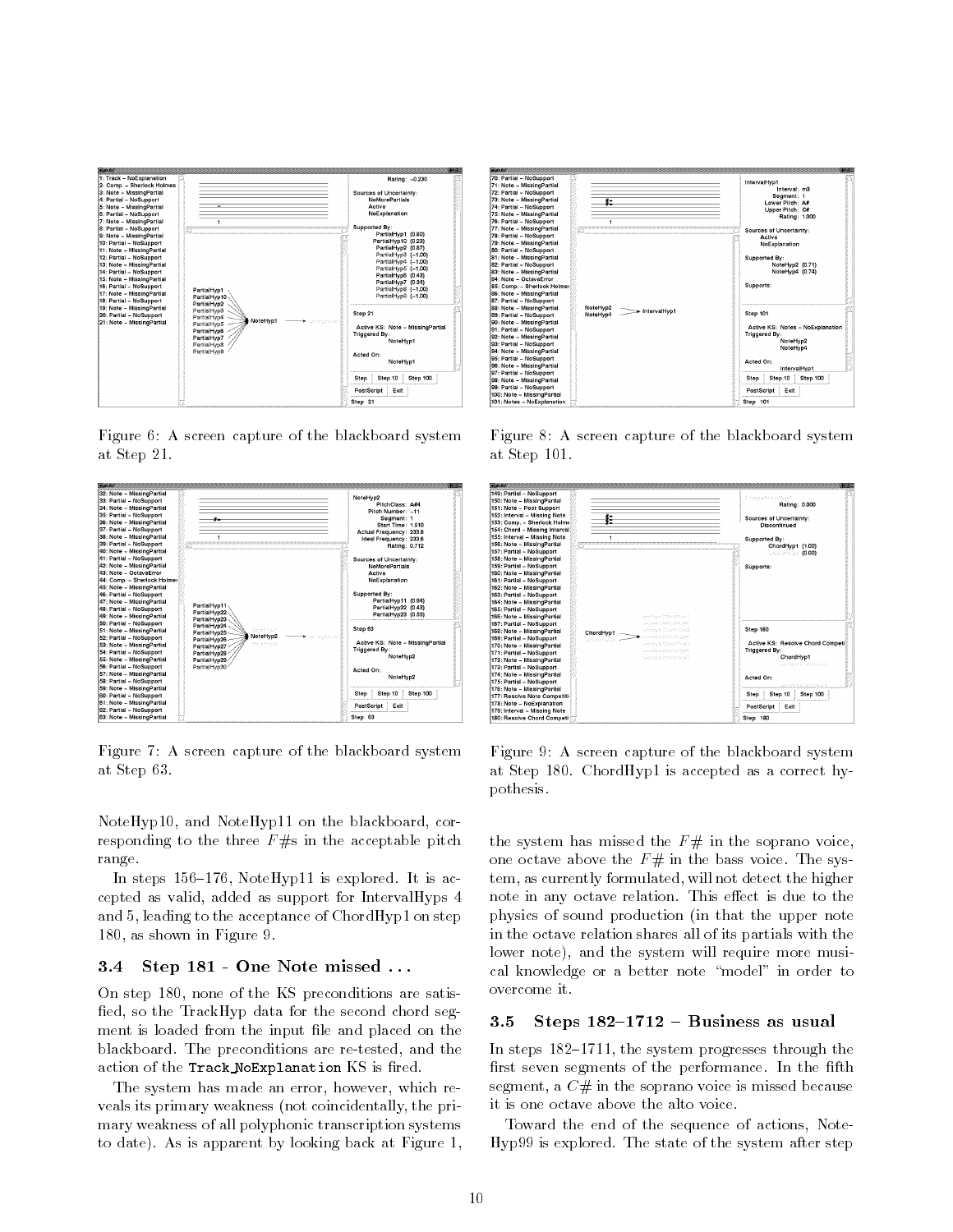

Figure 10: A screen capture of the blackboard system at Step 1712.

1712 is shown in Figure 10.

#### $3.6$  $Step 1713 - Another failure$

On step 1713, NoteHyp99 is removed from the blackboard by the Note PoorSupport KS, due to a relatively low rating. This, however, is an error, since the  $D#5$  pitch represented by NoteHyp99 is actually one of the notes played in the performance.

The failure to accept NoteHyp99 is due to a modeling error in the Note hypothesis data class. The Note-Hyp rating function is a heuristic function of the ratings of the supporting PartialHyps. The same function is used for NoteHyps of all pitches  $-$  herein lies the problem. It turns out that the higher notes on a piano keyboard tend to have very weak upper partials, a fact that is not taken into account by the current rating function.

The rest of the example proceeds as expected. Three additional high-pitched notes are incorrectly removed from the blackboard, and two more octave mistakes are made. The resulting transcription is presented in two forms. The first, a textual representation, is a simple list of detected notes with their pitches and onset times, as shown in Figure 11. A graphical display of the note onset data, presented in a manner that is more amenable to comparison with the original musical score, is shown in Figure 12.

#### **Conclusions**  $\overline{\mathbf{4}}$

In this section, the limitations of the current system will be described, followed by a description of the system's successes, an assessment of the progress that has been made toward a useful system for transcribing

| NoteHyp2          | A#4 | 1.510 |  |
|-------------------|-----|-------|--|
| NoteHyp4          | C#4 | 1.510 |  |
| NoteHyp11         | F#3 | 1.510 |  |
| NoteHyp13         | B4. | 2.317 |  |
| NoteHyp17         | D#4 | 2.317 |  |
| NoteHyp24         | F#4 | 2.317 |  |
| NoteHyp34         | A#4 | 3.111 |  |
| NoteHyp38         | B4  | 3.870 |  |
| NoteHyp40         | D#4 | 3.870 |  |
| NoteHyp43         | G#3 | 3.870 |  |
| NoteHyp45         | F#4 | 3.870 |  |
| NoteHyp54         | C#4 | 4.665 |  |
| NoteHyp61         | F#3 | 4.665 |  |
| NoteHyp67         | A#4 | 4.665 |  |
| NoteHyp77         | G#3 | 5.501 |  |
| NoteHyp94         | F#3 | 6.256 |  |
| NoteHyp96         | A#4 | 6.256 |  |
| NoteHyp104        | B4  | 7.052 |  |
| <b>NoteHyp106</b> | Е4  | 7.052 |  |
| NoteHyp114        | G#3 | 7.052 |  |
| NoteHyp130        | E3  | 7.855 |  |
| NoteHyp139        | F#3 | 8.627 |  |
| NoteHyp141        | A#4 | 8.627 |  |
| NoteHyp152        | B3  | 9.411 |  |
|                   |     |       |  |

Figure 11: Text output of the blackboard system for the Bach example.

real-world musical signals, and a brief outline of some of the next few goals in the current line of research.

As described in the Introduction, the original goal in designing the present system was to build a system capable of transcribing piano music in the style of 18th century counterpoint. The system, as it is imple mented today, solves a slightly different problem than was originally proposed: it can transcribe synthesized piano performances in which no two notes are ever played simultaneously an octave apart and where all notes are within the somewhat limited range of B3  $(123 \text{ Hz})$  to  $A5$   $(440 \text{ Hz})$ .



Figure 12: Graphical output of the blackboard system for the Bach example.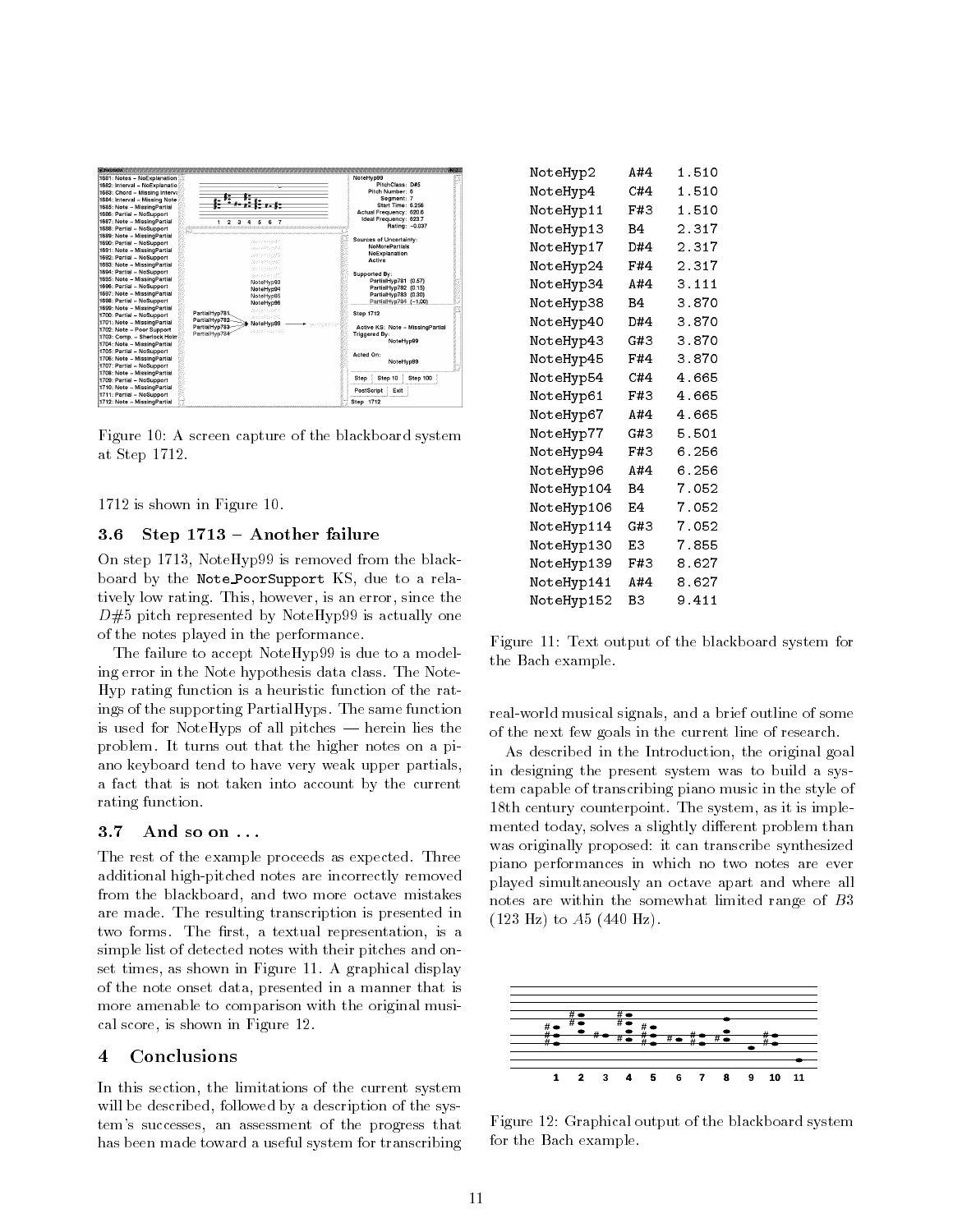This change of scope is a result of two problems. First, the failure to correctly detect octaves (as demonstrated in the annotated example) is due to physical ambiguity and to a lack of musical knowledge. It might be possible to correct this deficiency with one or two new knowledge sources. In 18th century counterpoint, there should be four notes in every chord. If only three are detected directly, then the fourth will generally be playing in unison with, or an octave above, one of the other notes.

The second problem is due to a poor assumption in the rating function for note hypotheses. It turns out that the higher notes in a piano's range do not have strong upper partials (and some of the partials may well be above the  $2.5$  kHz cut-off imposed by the current front end implementation). The note hypothesis rating function, however, does not take this into account, and therefore note hypotheses with pitches above A5 (440 Hz) will not generally have a highenough rating to be accepted as valid. This problem might be fixed by a careful reimplementation of the rating function.

A final limitation of the current system is imposed by the front end. It tacitly makes several assumptions about the acoustic signal, namely that all notes in a chord are struck simultaneously and that the sounded notes do not modulate in pitch. These limitations might be addressed by a more complicated initial signal analysis, perhaps like the track analysis described by Ellis [Ellis 1992].

While the current system suffers from a number of limitations, it marks an important first step toward a working automatic transcription tool. The flexibility of the blackboard approach is its greatest asset, making it possible to seamlessly integrate knowledge from multiple domains into a single system. The result is open-ended, allowing for great ease in implementing future extensions.

In its current form, the blackboard transcription system is capable of analyzing piano performances with multiple simultaneously sounded notes, with the limitations just described. It begins with a \jumbled grabbag" of partials and successfully detangles them, identifying the component notes and the chords that they make up. In order to improve the current system to a point at which it will be useful as an automated transcription tool for real-world musical signals, a number of extensions must be made. The current level of musical knowledge in the system is minimal, so one obvious direction is to extend it further by including knowledge about tonality (which would reduce the number of unneccessarily explored note hypotheses) and about

melodic motion (which might further reduce the computational load by helping the system make better predictions).

Currently, we are rethinking the computational approach taken in this research, with the explicit goal of constructing a system that more closely resembles hu man musical understanding. Such a system will "perceive" chord quality and tonality more directly, perhaps through a mechanism based on the correlogram [Slaney and Lyon 1993]. Weft analysis also appears to be a worthy area of pursuit [Ellis 1995].

## References

- [Bilmes 1993] Jeff Bilmes. Timing is of the essence: Perceptual and computational techniques for representing, learning, and reproducing expressive timing in percussive rhythm. Master's thesis, MIT Media Laboratory, 1993.
- [Davis et al.1977] Randall Davis, Bruce Buchanan, and Edward Shortliffe. "Production Rules as a Representation for a Knowledge-Based Consultation Program". Artificial Intelligence,  $8:15-45$ , 1977.
- [Dorken et al.1992] Erkan Dorken, Evangelos Milios, and S. Hamid Nawab. "Knowledge-Based Signal Processing Application". In Alan V. Oppenheim and S. Hamid Nawab, editors, Symbolic and Knowledge-Based Signal Processing, chapter 9, pages 303-330. Prentice Hall, Englewood Cliffs, NJ, 1992.
- [Ellis 1992] Daniel P. W. Ellis. A perceptual representation of audio. Master's thesis, Massachusetts Institute of Technology, February 1992.
- [Ellis 1995] Daniel P. W. Ellis. Mid-level representation for computational auditory scene analysis. In Proc. of the Computational Auditory Scene Analysis Workshop; 1995 International Joint Conference on Artificial Intelligence, Montreal, Canada, August 1995.
- [Hawley 1993] Michael Hawley. Structure out of Sound. PhD thesis, MIT Media Laboratory, 1993.
- [Katayose and Inokuchi 1989] Haruhiro Katayose and Seiji Inokuchi. "The Kansei Music System". Computer Music Journal,  $13(4)$ :72-77, 1989.
- [Klassner et al.1995] Frank Klassner, Victor Lesser, and Hamid Nawab. "The IPUS Blackboard Architecture as a Framework for Computational Auditory Scene Analysis". In Proc. of the Computational